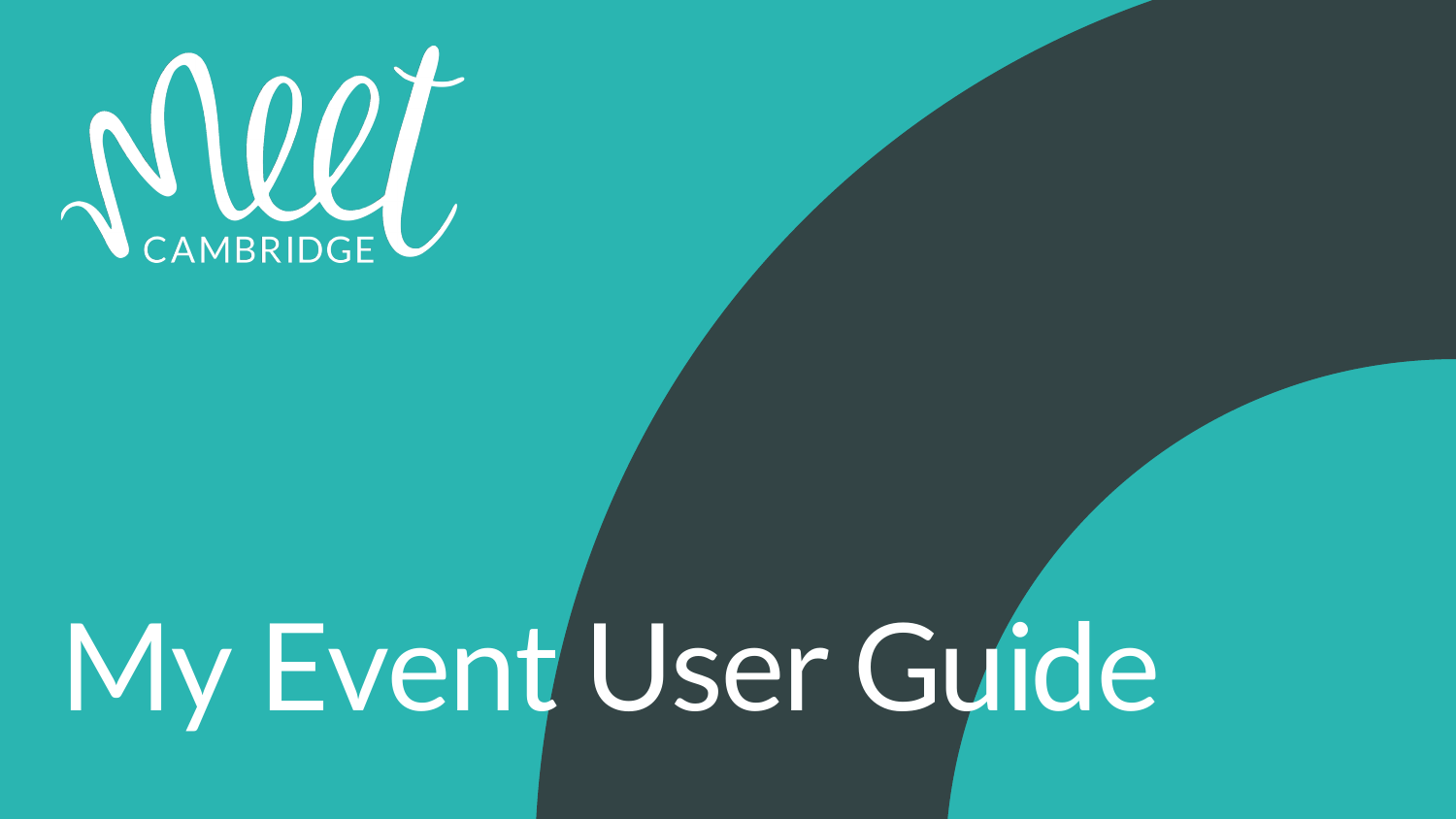My Event is a free service from Meet Cambridge.

It's a personal, online enquiry management portal allowing you to keep track of your enquiries and venue responses.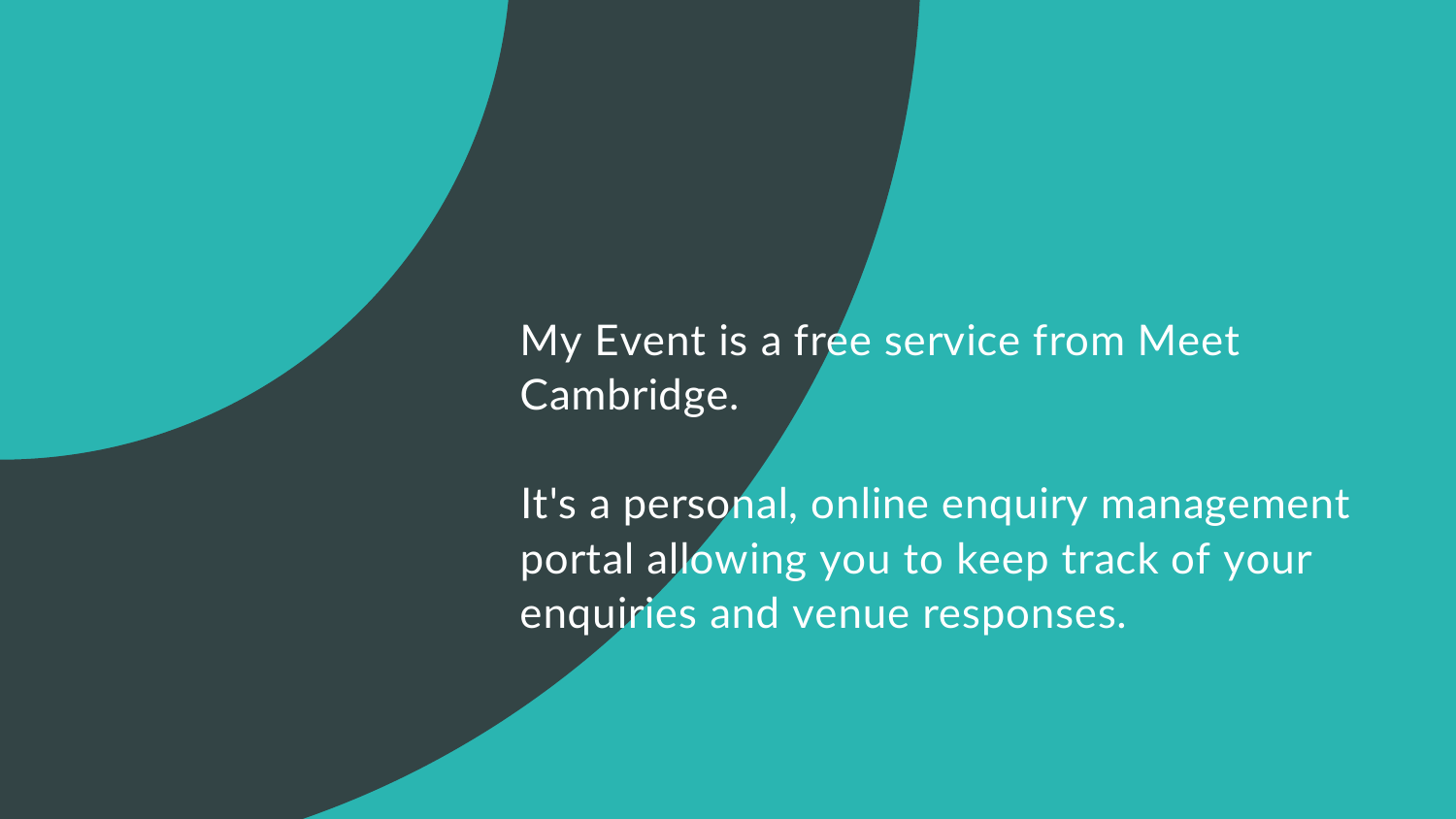

## Access My Event via [www.meet-cambridge.com](https://www.meet-cambridge.com/)

LOCATING MY EVENT**LOCATING MY EVENT** 



Click on the log in button at the top of the home page.



### **Why Choose Meet Cambridge?**

We are the experts and we're here to help you deliver an exceptional event experience. We offer a suite of bureau services and a single point of contact for a incredible portfolio of venues at the University of Cambridge, the Cambridge Colleges, hotels and other wonderful, unique properties in the city and beyond

We're connected

Colleges.

### We're free

We offer a free venue-finding service with no obligation to book; a single point of contact for over 50 venues in and around Cambridge

Read More

My Event log in **Enquire** 

Looking for a College, a Unique Event Space or a Hotel in or Near Cambridge?

### We're experienced

Meet Cambridge is owned by the Cambridge

Our team of event specialists have extensi Colleges and the official venue-finding service for knowledge about Cambridge, its venues and space at the University of Cambridge and its attractions, and the surrounding areas.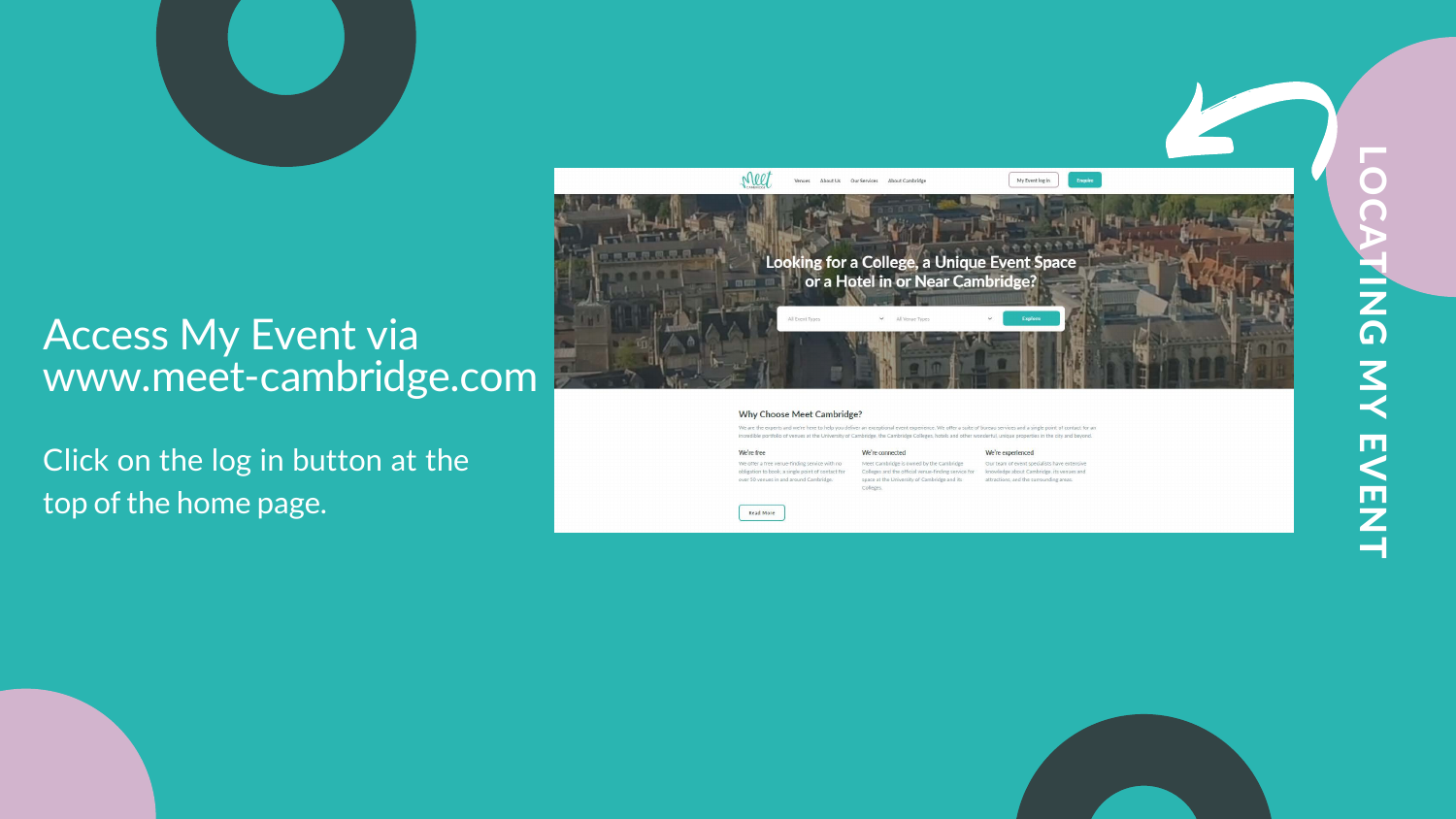

# [Enter your log in details](https://www.meet-cambridge.com/)

LOGGING IN**TOGGING**  $\overline{z}$ 

Your log in details will have been sent to you by email, if you would like us to resend the email, please contact Meet Cambridge. If you have forgotten your password, you can request a new one on the log in page too.

**My Event Login** 



| <b>Username:</b> |                         |
|------------------|-------------------------|
| Password:        |                         |
|                  | Remember Username:<br>× |
|                  | Forgot Password?        |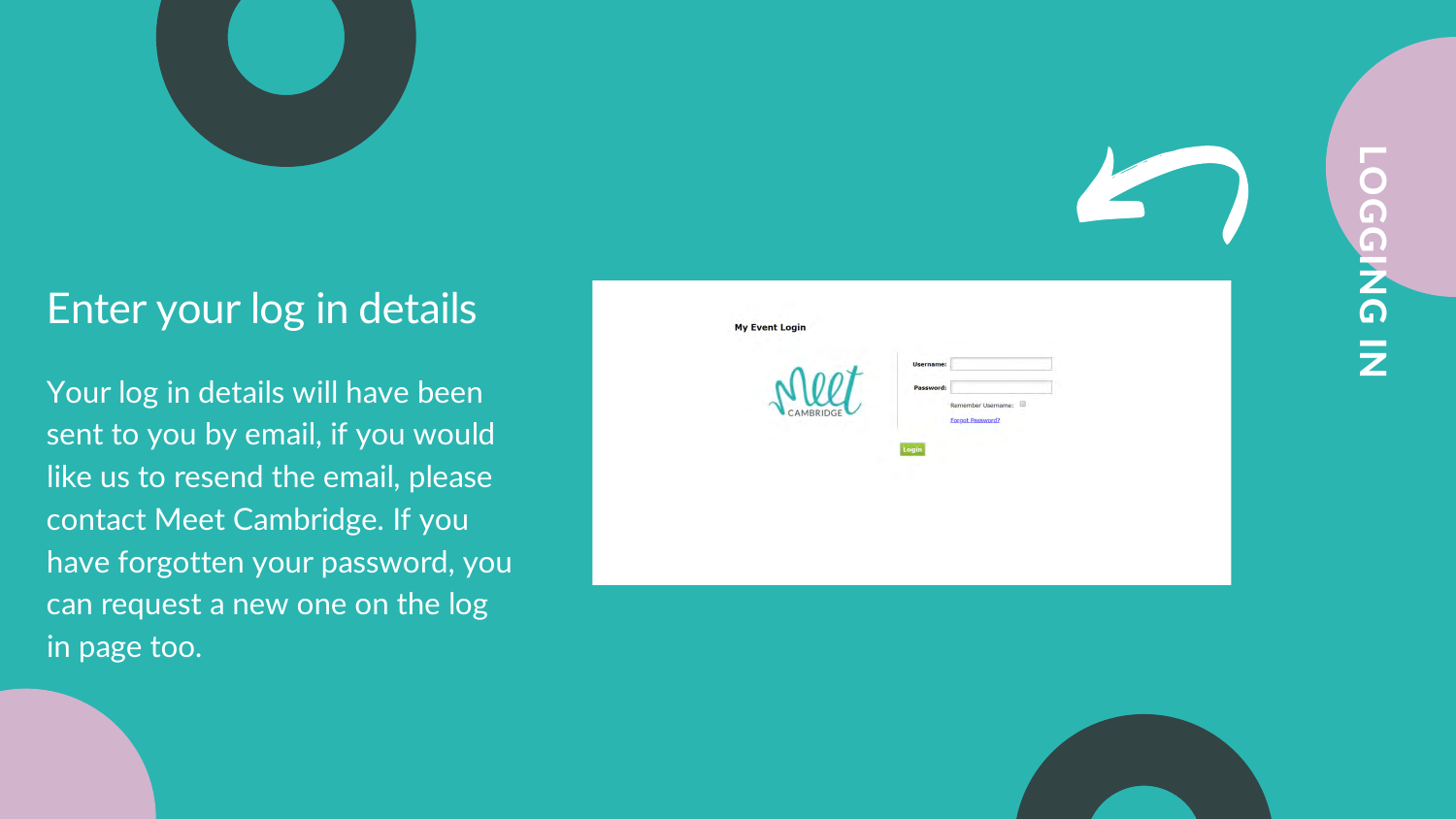

# [See all of your enquiries at a glance...](https://www.meet-cambridge.com/)

|                                | My Event           |                           |                                                           |          |
|--------------------------------|--------------------|---------------------------|-----------------------------------------------------------|----------|
| <b>My Enquiries</b>            | <b>My Record</b>   |                           |                                                           |          |
|                                |                    |                           | <b>ENQUIRIES - CURRENTLY 15 IN VIEW</b>                   |          |
|                                |                    |                           | A B C D E F G H I J K L M N O P Q R S T U V W X Y Z Other |          |
| <b>Enquiry Reference Event</b> |                    | <b>Lead Received Date</b> | Preferred Start Date /                                    | Preferre |
| 342                            | My Event Enquiry   | 06/06/2018                | 29/05/2022                                                | 31/05/2  |
| 1043                           | My Event Enguiry 2 | 04/09/2018                | 12/08/2020                                                | 16/08/2  |
| 814                            | My Event Enguiry 3 | 03/08/2018                | 21/10/2019                                                | 23/10/2  |
| 4935                           | My Event Enguiry 4 | 12/09/2019                | 21/10/2019                                                | 23/10/2  |





# NIEWING VIEWING ENQUIRIES **ENQUIRISS**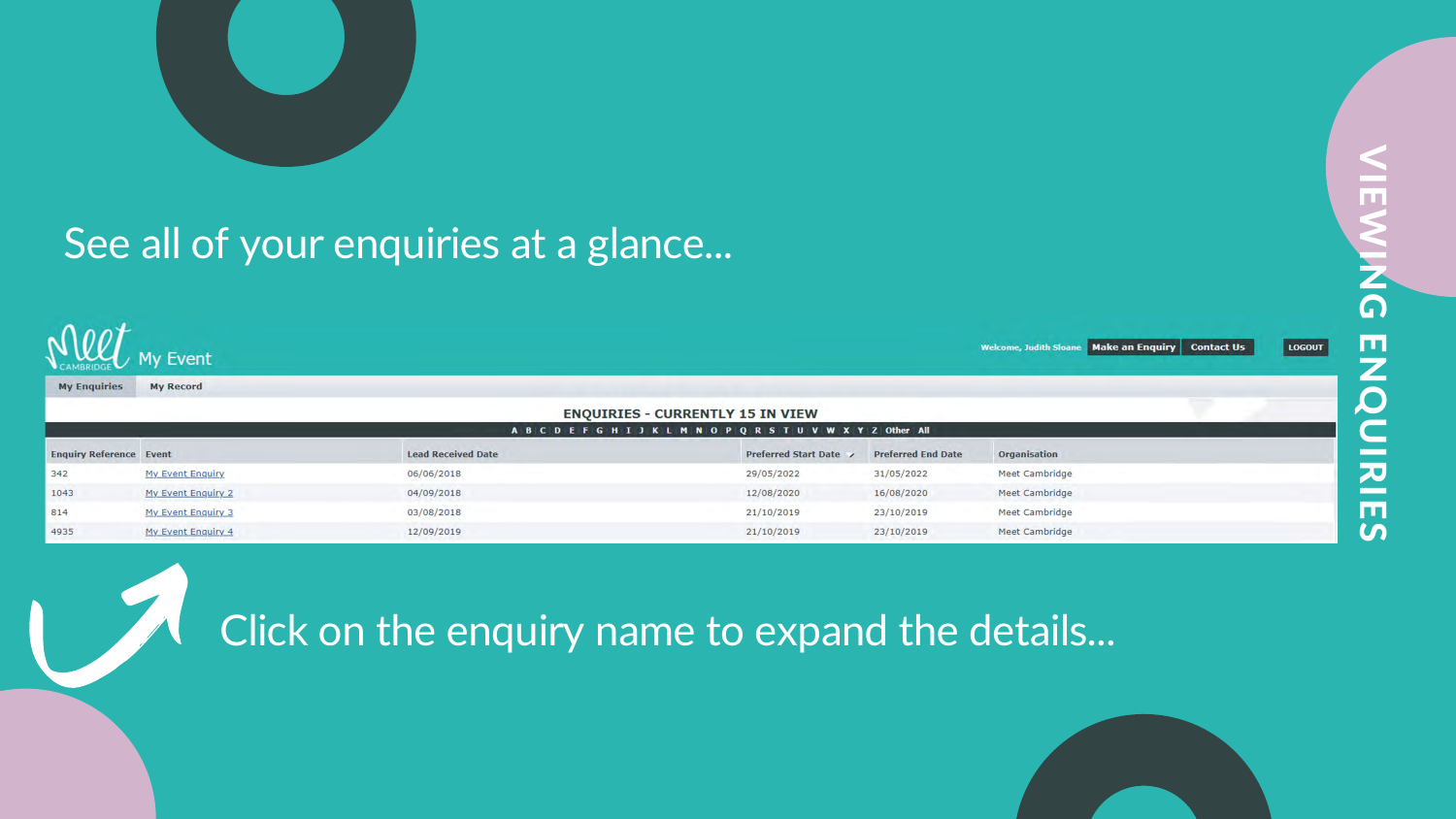

### Neet My Event

My Enquiries My Record

### **Next steps**

1. Take a look at the offers and decide which venue (s) works best for your event<br>2. Request a site visit, make a provisional or definite booking or ask us a question by clicking the 'select' button next to your chosen ven 3. Your request(s) will be sent onto the venue and they will come back to you direct.

We'll be back in touch in a couple of days to check that you are happy with the response to your enquiry, in the meantime, if you approach a venue direct, please remember to quote your enquiry reference number, and mention Meet Cambridge.

|                         |                                                                                       | <b>Event Information</b>      |                                                           |
|-------------------------|---------------------------------------------------------------------------------------|-------------------------------|-----------------------------------------------------------|
| Enquiry Reference: 1043 |                                                                                       |                               | Meeting Pattern:                                          |
|                         | Meeting Name: My Event Enguiry 2                                                      |                               | Attendees: 200                                            |
|                         | Organisation: Meet Cambridge                                                          |                               | Site inspection? No                                       |
|                         | Meeting Requirements: Client would like to get an idea of rates and avai  (Show More) |                               |                                                           |
| Schedule of Events:     |                                                                                       |                               |                                                           |
| Comments:               |                                                                                       |                               |                                                           |
|                         | <b>Meeting Dates</b>                                                                  |                               |                                                           |
| Type                    | <b>Start Date</b>                                                                     | <b>End Date</b>               | Date Comments: Some delegate<br># Shoulder days before: 2 |
| Primary                 | 08-12-2020                                                                            | 16-08-2020                    | # Shoulder days after: 2                                  |
|                         |                                                                                       | <b>Response Summary</b>       |                                                           |
|                         |                                                                                       | Date: 10/08/2020 - 18/08/2020 |                                                           |

| Venue                                      | <b>File Attachments</b> | <b>Status</b>       | <b>Reason for Not Pursuing</b>     | Other |  |
|--------------------------------------------|-------------------------|---------------------|------------------------------------|-------|--|
| Clare College                              | No                      | Select Property     |                                    |       |  |
| Corpus Christi College                     |                         | <b>Not Pursuing</b> | No availability on requested dates |       |  |
| DoubleTree by Hilton Cambridge City Centre | <b>No</b>               | Select Property     |                                    |       |  |
| owning College                             | <b>No</b>               | Select Property     |                                    |       |  |
| william College                            |                         | <b>Not Pursuing</b> | No availability on requested dates |       |  |

# [See the venues that can help and those that can't...](https://www.meet-cambridge.com/)

**MY EVENT ENQUIRY 2** 



# RESPONSE SUMMARY RESPONSE SUMMARY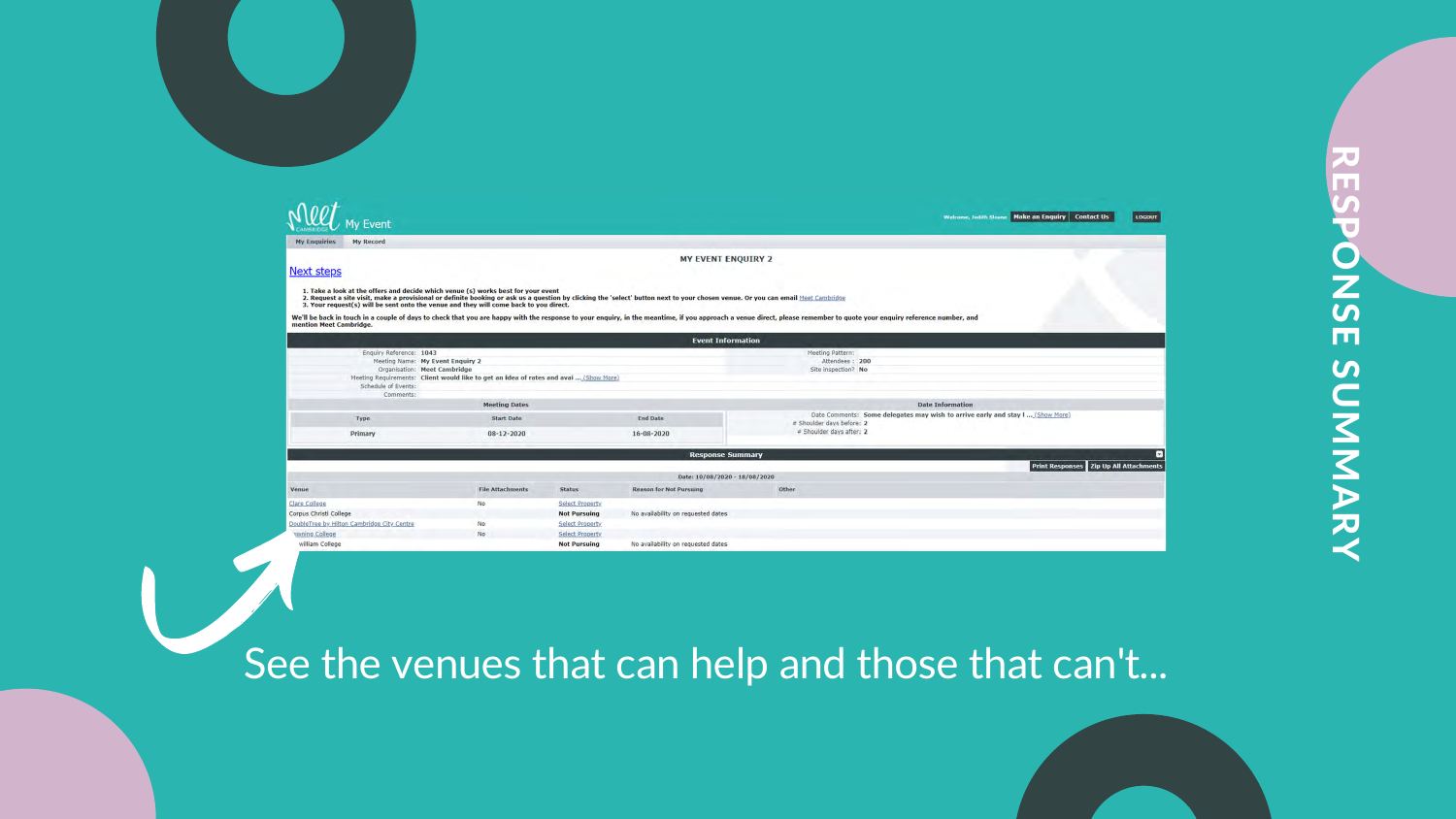

### Nll My Event

My Enquiries My Record

### **Next steps**

- 
- 1. Take a look at the offers and decide which venue (s) works best for your event<br>2. Request a site visit, make a provisional or definite booking or ask us a question by clicking the 'select' button next to your chosen ven 3. Your request(s) will be sent onto the venue and they will come back to you direct.

We'll be back in touch in a couple of days to check that you are happy with the response to your enquiry, in the meantime, if you approach a venue direct, please remember to quote your enquiry reference number, and mention Meet Cambridge.

**MY EVENT ENQUIRY 2** 

|                      | <b>Event Information</b>                                                                                                        |                                                                                       |
|----------------------|---------------------------------------------------------------------------------------------------------------------------------|---------------------------------------------------------------------------------------|
|                      |                                                                                                                                 | Meeting Pattern:                                                                      |
|                      |                                                                                                                                 | Attendees: 200                                                                        |
|                      |                                                                                                                                 | Site inspection? No                                                                   |
|                      |                                                                                                                                 |                                                                                       |
|                      |                                                                                                                                 |                                                                                       |
|                      |                                                                                                                                 |                                                                                       |
| <b>Meeting Dates</b> |                                                                                                                                 |                                                                                       |
| <b>Start Date</b>    | <b>End Date</b>                                                                                                                 | Date Comments: Some delegate<br># Shoulder days before: 2                             |
| 08-12-2020           | 16-08-2020                                                                                                                      | # Shoulder days after: 2                                                              |
|                      | <b>Response Summary</b>                                                                                                         |                                                                                       |
|                      | Enquiry Reference: 1043<br>Meeting Name: My Event Enquiry 2<br>Organisation: Meet Cambridge<br>Schedule of Events:<br>Comments: | Meeting Requirements: Client would like to get an idea of rates and avai  (Show More) |

|                                            |                         |                       | Date: 10/08/2020 - 18/08/2020      |       |  |
|--------------------------------------------|-------------------------|-----------------------|------------------------------------|-------|--|
| Venue                                      | <b>File Attachments</b> | <b>Status</b><br>---- | <b>Reason for Not Pursuing</b>     | Other |  |
| Clare College                              | No.                     | Select Property       |                                    |       |  |
| <b>Corpus Christi College</b>              |                         | <b>Not Pursuing</b>   | No availability on requested dates |       |  |
| DoubleTree by Hilton Cambridge City Centre | <b>No</b>               | Select Property       |                                    |       |  |
| owning College                             | <b>No</b>               | Select Property       |                                    |       |  |
| william College                            |                         | <b>Not Pursuing</b>   | No availability on requested dates |       |  |

# [Click on the venue name to view the response.](https://www.meet-cambridge.com/)





# VIEWING A RESPONSE NIEWING  $\blacktriangleright$ **RESPONSE**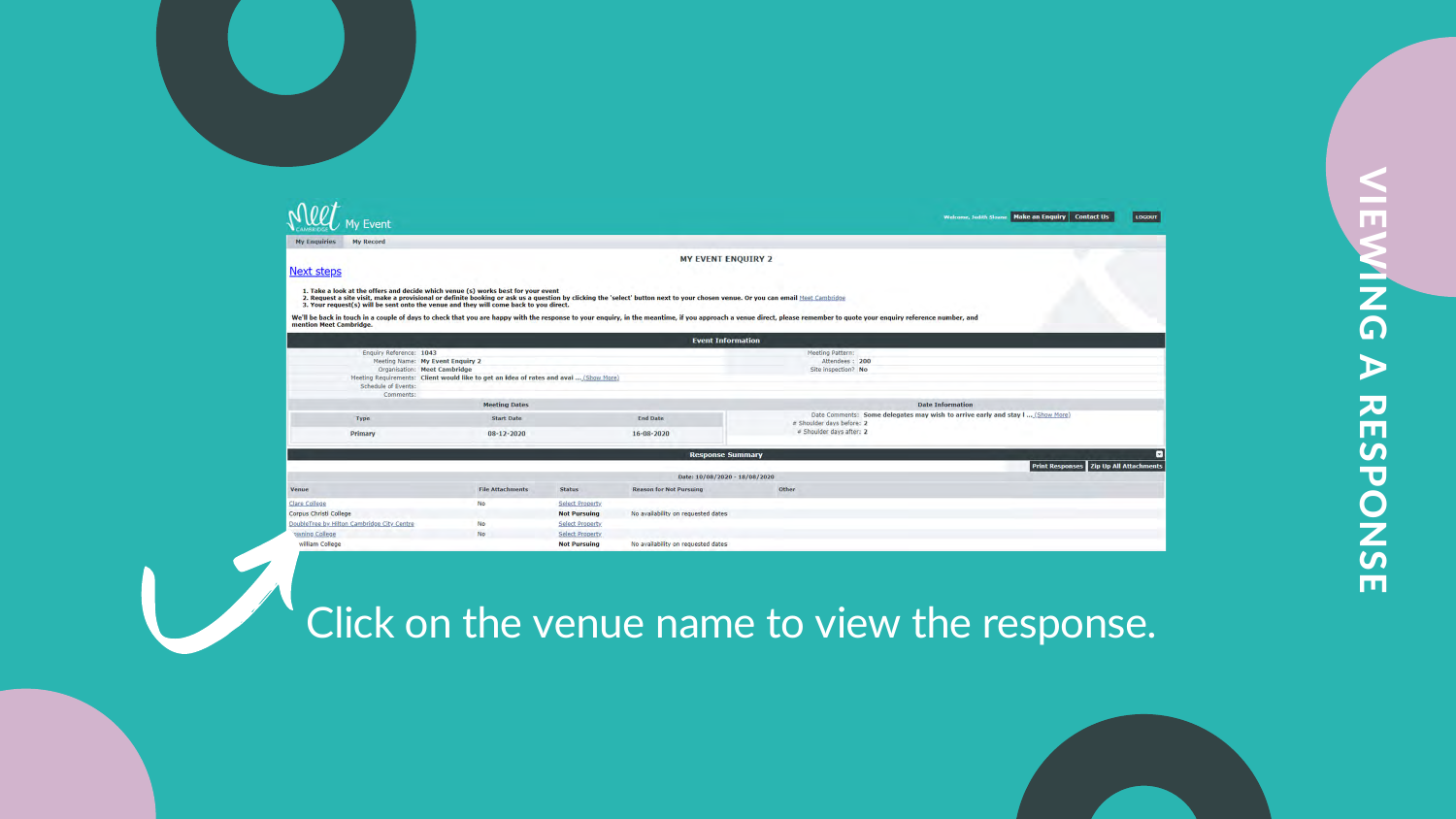

Print this Page Close Window

### **Enquiry Reference Number 5068**

 $Date(s):$ 

21 July 2020 - 22 July 2020 28 July 2020 - 29 July 2020 14 July 2020 - 15 July 2020

### Venue: Queens' College

Contact: ' ----- <u>n-+--</u> Address: Oueens' College. Cambridge CB3 9ET Tel: Web: http://www.queens.cam.ac.uk/conferences Email: conferences@queens.cam.ac.uk Date(s): 27 July 2020 - 29 July 2020

Thank you for your enquiry which we received via the Meet Cambridge website. We would be delighted to host your residential conference here at Queens' College, and currently have the........available. We are proud to offer a range of flexible facilities, from the stunning architecture of the Old Hall, to the state of the art AV in the Fitzpatrick Auditorium. Meeting to discuss marketing strategy for 2019/2020

For your particular Conference, the Fitzpatrick Hall is the most suitable space, which is charged at £900 per day for a residential conference, and includes the following: - Full technical support

Integral Screen

- PA System with microphones

- Lecterns and laser pointer

Our Accommodation is charged at £80 + VAT per person per night, for a single en-suite, which includes breakfast.

### [The response will open so you can view more information...some](https://www.meet-cambridge.com/) venues may have included additional attachments.





# RESPONSES IN DETAIL ONS  $\overline{\mathbf{u}}$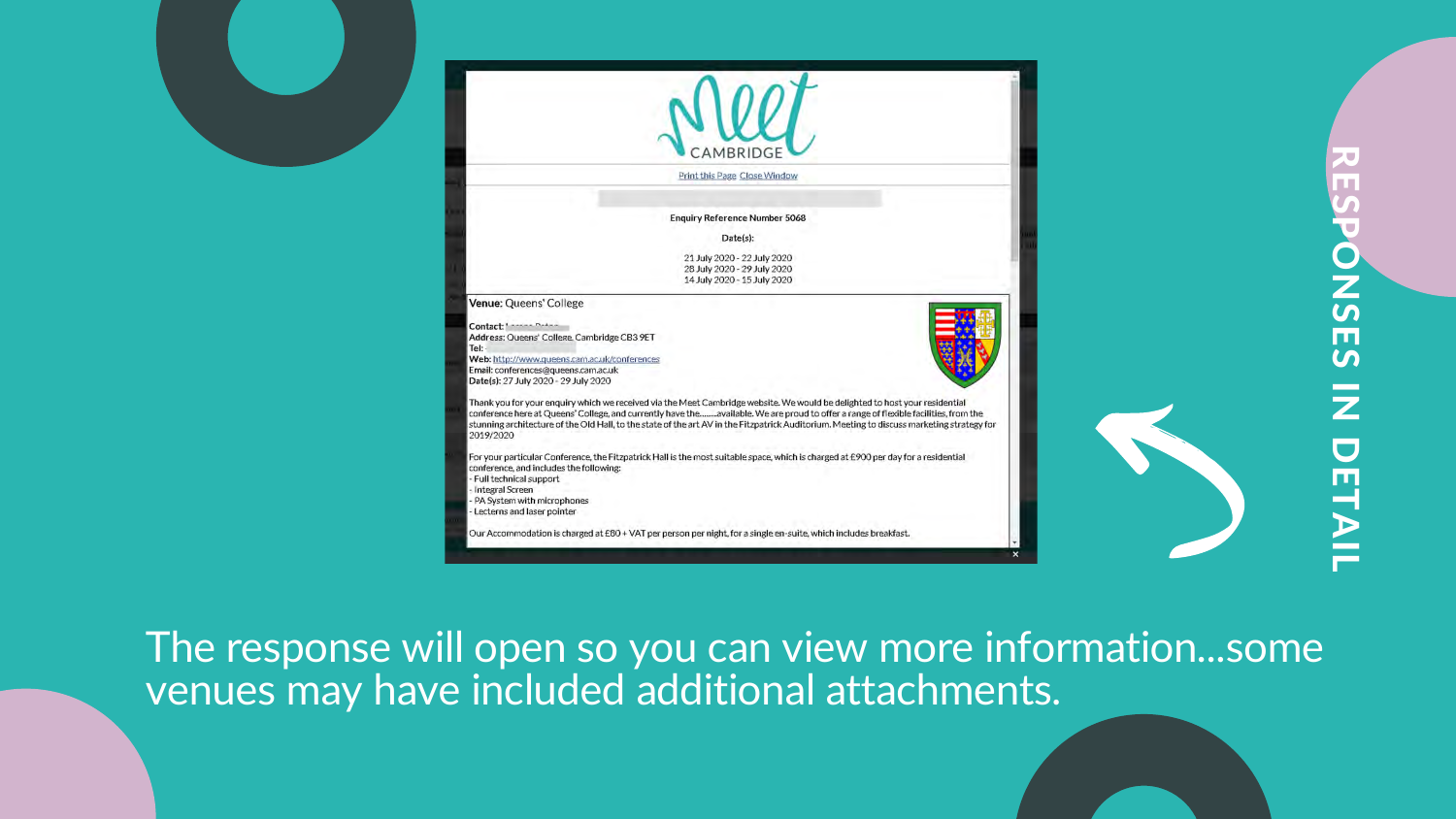

# [Print and/or save responses and attachments by](https://www.meet-cambridge.com/) clicking the buttons...

|                          |                         |                     | <b>Response Summary</b>            |  |
|--------------------------|-------------------------|---------------------|------------------------------------|--|
|                          |                         |                     | Date: 28/11/2019 - 28/11/2019      |  |
| Venue                    | <b>File Attachments</b> | <b>Status</b>       | <b>Reason for Not Pursuing</b>     |  |
| Churchill College        |                         | <b>Not Pursuing</b> | No availability on requested dates |  |
| Clare College            | No                      | Select Property     |                                    |  |
| Corpus Christi College   |                         | <b>Not Pursuing</b> | No availability on requested dates |  |
| Downing College          |                         | <b>Not Pursuing</b> | No availability on requested dates |  |
| Gonville & Caius College |                         | <b>Not Pursuing</b> | No availability on requested dates |  |
| <b>Homerton College</b>  | Yes                     | Select Property     |                                    |  |



# REVIEWING RESPONSES **HAING RESPONSES**

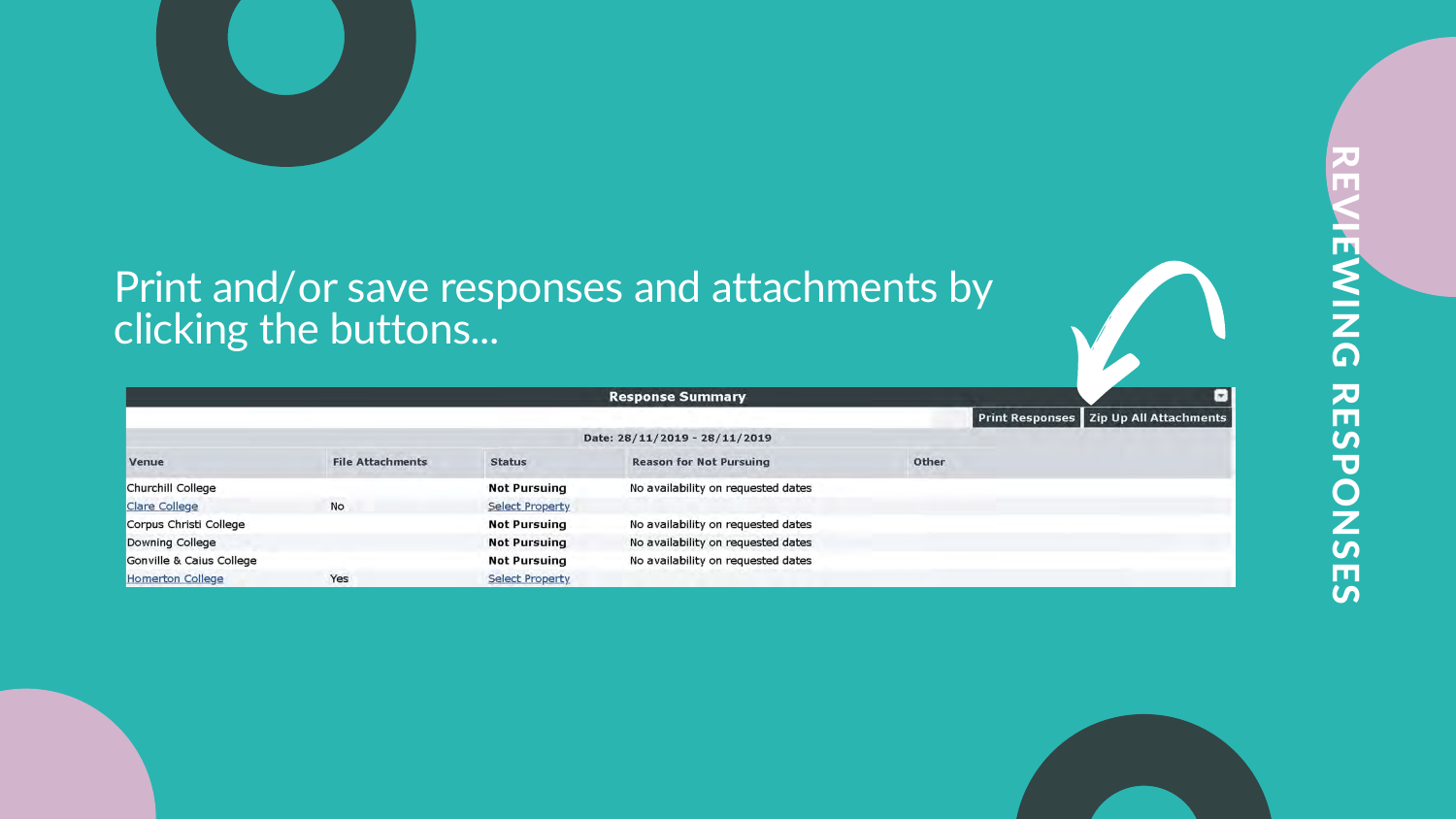## [Choose which attachments you need to save or](https://www.meet-cambridge.com/) print...

|                         | Include? File Name                                                                        | <b>Response ID Hotel</b> |
|-------------------------|-------------------------------------------------------------------------------------------|--------------------------|
| B                       | Wine-List-2019-Homerton_5AE45A70-8FD3-4507-A64D0DF76E0EC8EF.pdf                           | 62842                    |
| Đ                       | Reception-Drinks-2019-Homerton_E2C13E20-DE47-4F1D-BD6BAD27E7DF1955.pdf                    | 62842                    |
| $\Box$                  | Suggested-Dinner-Menu-2019--2020-Homerton_8F0ECF6E-6A5A-4923-B995D7E7172C4007.pdf 62842   |                          |
| Θ                       | Madingley-Hall-Autumn-winter-menus-2019_BB20CF97-9CE8-4516-A512FAFD77B3C322.pdf           | 62643                    |
| $\Box$                  | Wine-List-2019_9A341FF4-4901-4EDB-976A96F4371D4AC3.pdf                                    | 62643                    |
| $\Box$                  | MEC-Fine-Dining-Menu-Apr-Oct-2019_0FF06792-E87E-4C1B-82649926014D4832.pdf                 | 62891                    |
| Ð                       | MEC-Wine-Drinks-with-information_BBA85F53-CC34-4603-9227E06C442496F1.pdf                  | 62891                    |
| ⊛                       | 2019-Trinity-Hall-Autumn-Winter-Dining-Menu CD3E6D83-A542-40B4-887B8A3A7DDF09F7.pdf 62886 |                          |
| $\overline{\mathbf{v}}$ | 2019-Trinity-Hall-Wine-List_640927E4-8903-4EDC-B9D17EFB2DB66233.pdf                       | 62886                    |
|                         | <b>Zip Response Files</b><br>Close                                                        |                          |

| tel/Facility             | Pursuing? |
|--------------------------|-----------|
| merton College           | Yes       |
| merton College           | Yes       |
| merton College           | Yes       |
| dingley Hall             | Yes       |
| dingley Hall             | Yes       |
| rray Edwards College Yes |           |
| rray Edwards College Yes |           |
| nity Hall                | Yes       |
| nity Hall                | Yes       |
|                          |           |

tre i montie mi

RESPONSE ATTACHMENTS ONSE **TTACHMENTS**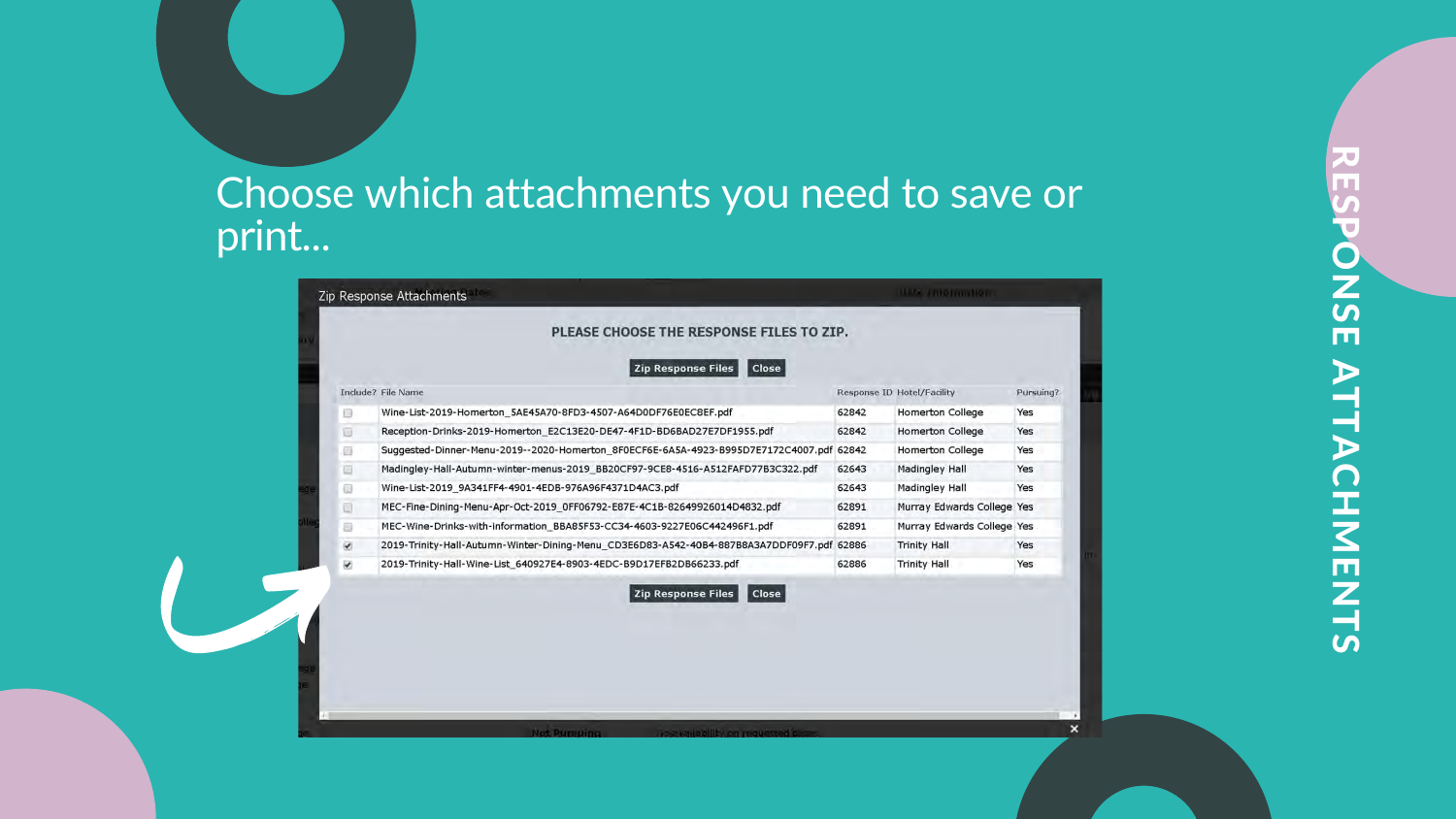# [Selecting a venue is easy - just click on the 'Select](https://www.meet-cambridge.com/) Property' link...



SELECTING A VENUE ELECTING A VENUE

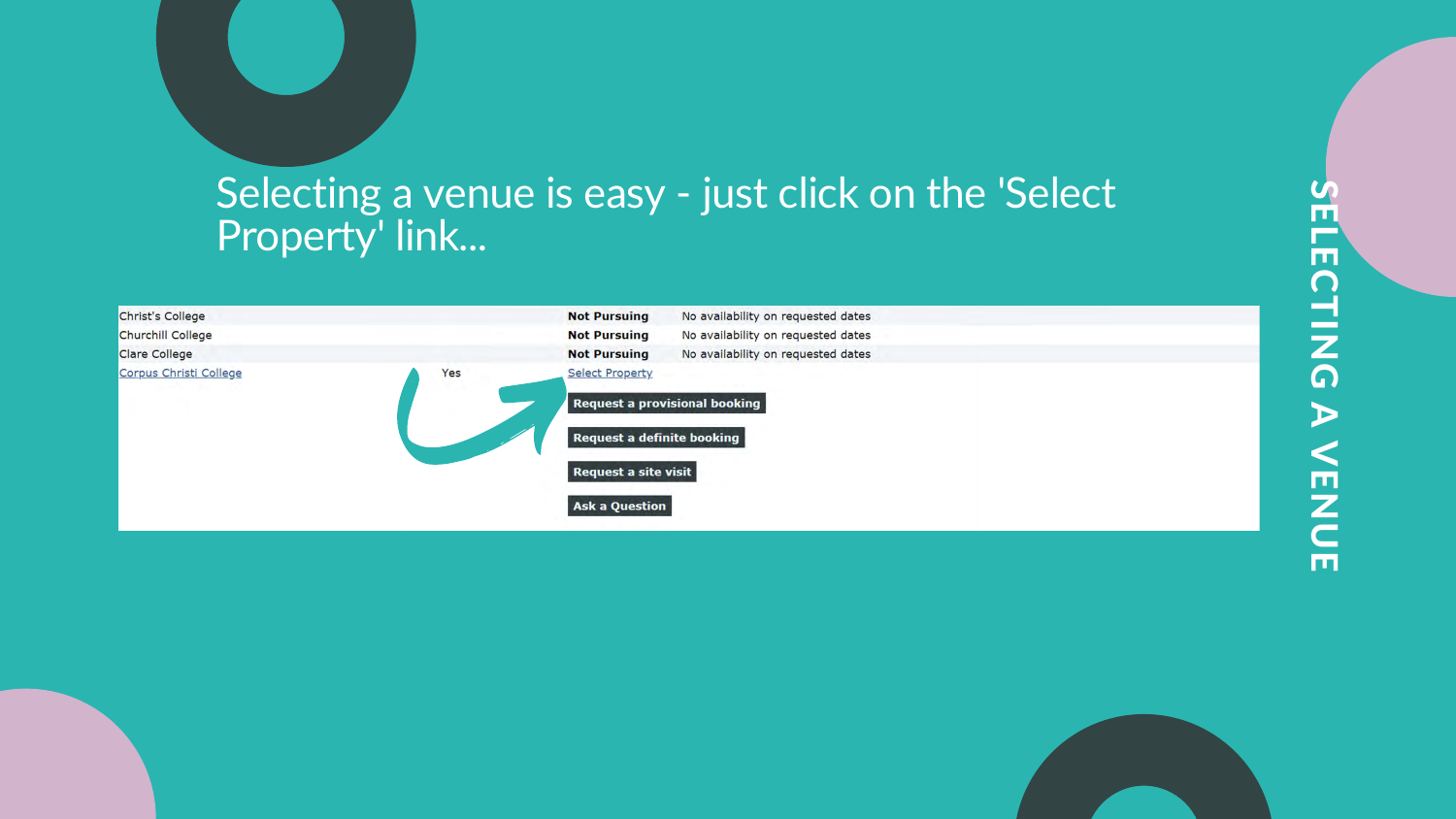

### [To request a provisional or definite booking, plan a](https://www.meet-cambridge.com/) site visit or ask a question, just click on any of the buttons...





Clicking on these buttons will open your email so you can email the venue direct; Meet Cambridge will be copied in. [Please note, these links will work if your default email is configured on your device. If the link](https://www.meet-cambridge.com/) does not open, please email or call Meet Cambridge with your request.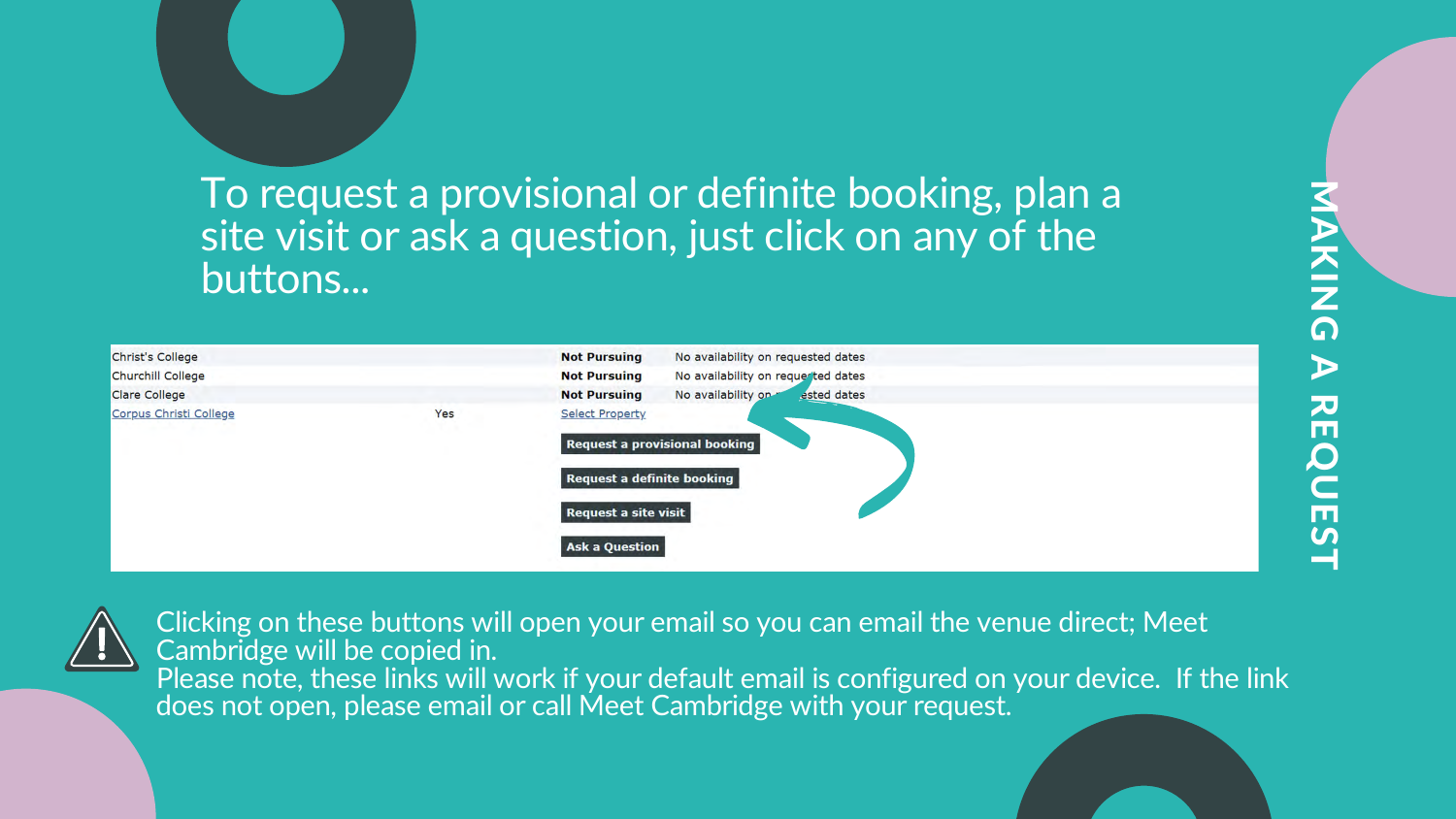# [You can update your details at anytime in the My](https://www.meet-cambridge.com/) Record section by clicking 'edit'



| Account: Meet Cambridge                           |
|---------------------------------------------------|
| <b>Full Name: Judith Sloane</b>                   |
|                                                   |
| Job Title: Deputy Manager                         |
|                                                   |
| <b>Phone Numbers</b>                              |
| Alternate:                                        |
|                                                   |
| <b>Additional Information</b>                     |
| OK for Invitations for Events at MC Venues: Email |
| Title:                                            |
| Edit                                              |
|                                                   |

My Enquiries | My Record Version 3.0, Copyright @2003-2019 simpleview, inc. All rights reserved.



UPDATING CONTACT DETAILS DATING CONTACT DETAILS

simpleview **A**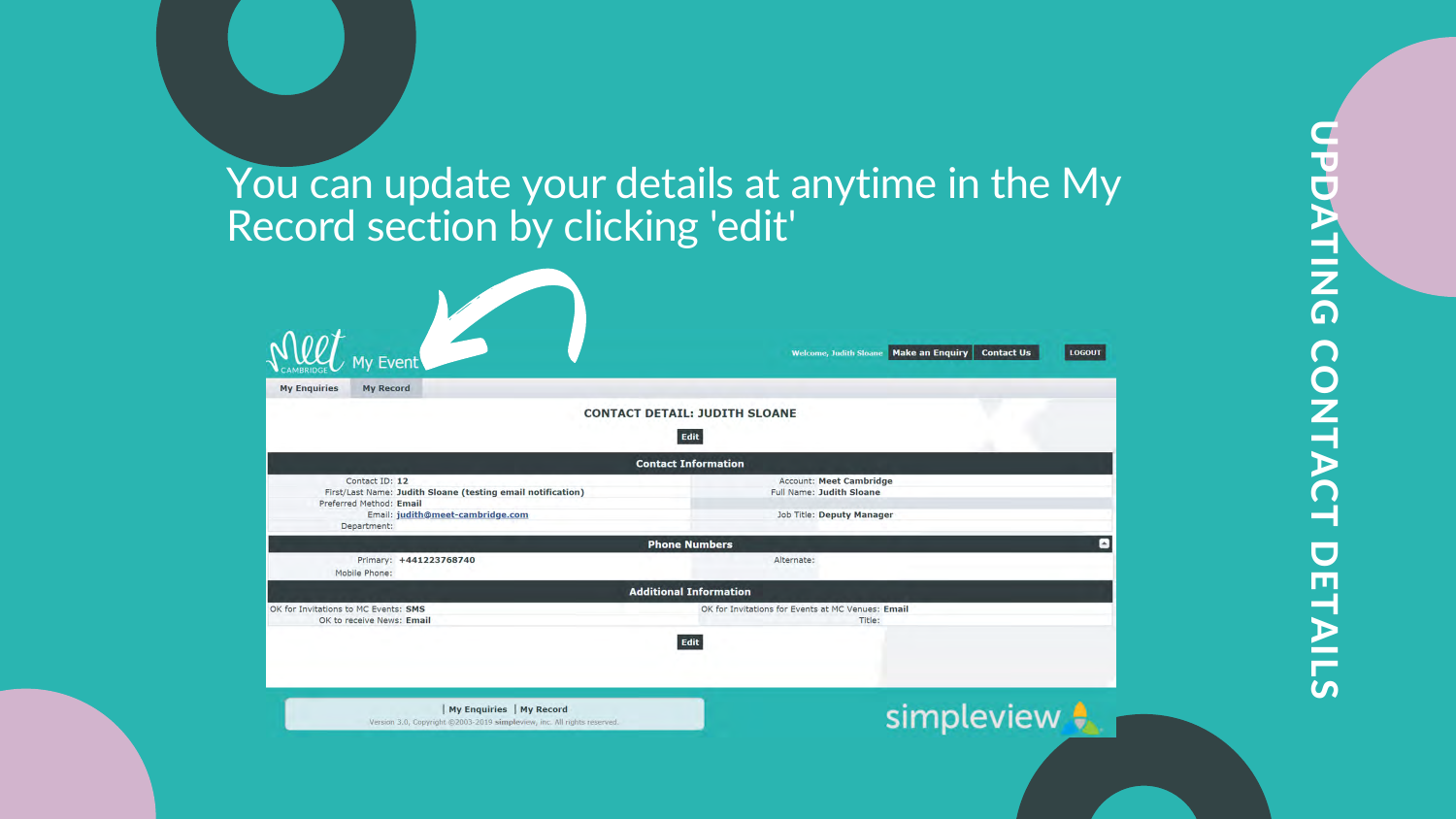| <b>My Enquiries</b><br><b>My Record</b>                                                             |                                                                   |
|-----------------------------------------------------------------------------------------------------|-------------------------------------------------------------------|
|                                                                                                     | <b>CONTACT DETAIL: JUDITH SLOANE</b>                              |
|                                                                                                     | Edit                                                              |
|                                                                                                     | <b>Contact Information</b>                                        |
| Contact ID: 12<br>First/Last Name: Judith Sloane (testing email notification)                       | <b>Account: Meet Cambridge</b><br><b>Full Name: Judith Sloane</b> |
| Preferred Method: Email<br>Email: judith@meet-cambridge.com<br>Department:                          | Job Title: Deputy Manager                                         |
|                                                                                                     | <b>Phone Numbers</b>                                              |
| Primary: +441223768740<br>Mobile Phone:                                                             | Alternate:                                                        |
|                                                                                                     | <b>Additional Information</b>                                     |
| OK for Invitations to MC Events: SMS<br>OK to receive News: Email                                   | OK for Invitations for Events at MC Venues: Er<br>Title:          |
|                                                                                                     | Edit                                                              |
|                                                                                                     |                                                                   |
| My Enquiries   My Record<br>Version 3.0, Copyright @2003-2019 simpleview, inc. All rights reserved. |                                                                   |

## [Choose your marketing preferences in the additional](https://www.meet-cambridge.com/) information section...



# simpleview **A**

**C<br>P<br>D** UPDATING MARKETING PREFERENCES **ATING MAKEHING PREFERICES**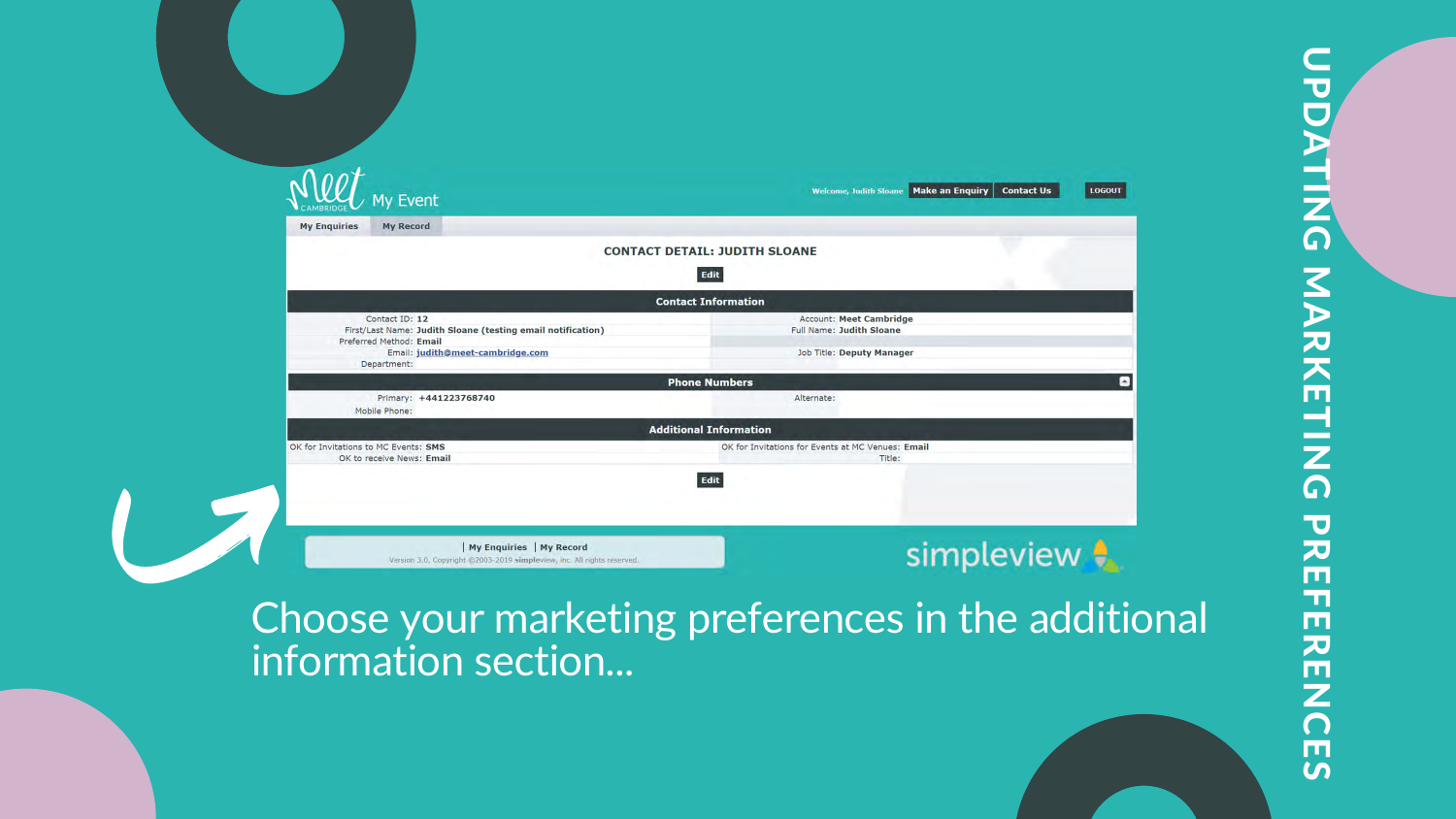

Event **My Enquiries** My Record

# [Make a new enquiry quickly and easily or contact](https://www.meet-cambridge.com/) Meet Cambridge via the links on every page...



NAKING A NEW ENQUIRY HAHAING A NEW ENQUIRY